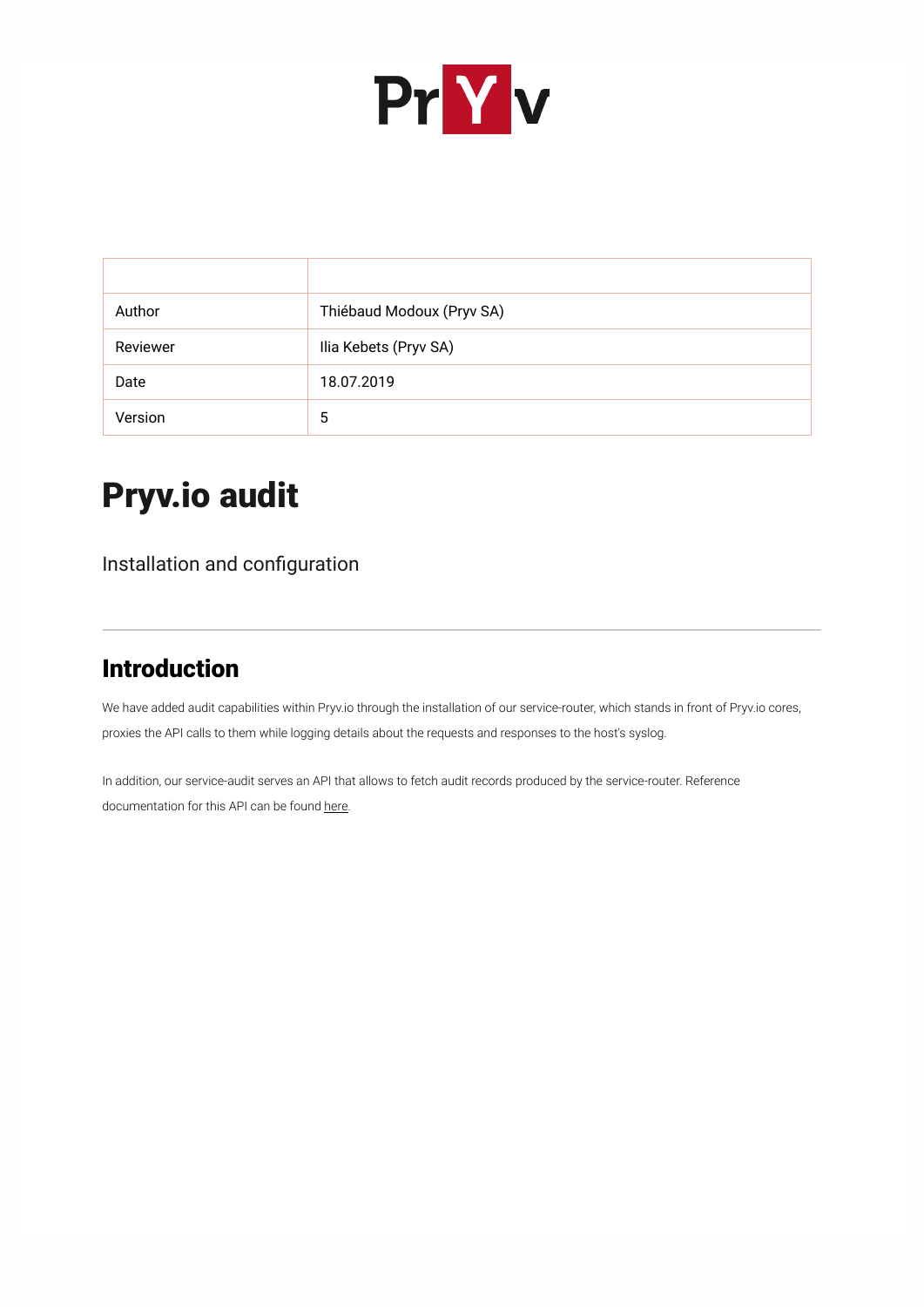## Audit router setup

The first thing to note is that the service-router will stand inbetween NGINX and the cores. As we can see in the NGINX configuration,

API calls targeting the cores first transit through the service-router and are then redirected:

```
# core/nginx/conf/site-443.conf
upstream core_server {
 server core_router:1337 max_fails=3 fail_timeout=30s;
}
```
Then, the router Docker image is added to the docker-compose file:

```
# core.yml
core_router:
  image: "pryvsa-docker-release.bintray.io/pryv/router:1.0.2"
  networks:
   - frontend
  links:
   - core
  environment:
   ROUTER_LOG: info
  volumes:
   - /dev/log:/dev/log
 command: --core-audit core:3000 --core-audit core:3001
  restart: always
```
### *Notes:*

- The ROUTER LOG environment variable defines the logging level for the router process.
- The command line specifies the core api-servers (backends) it routes to. The number of api-servers depends on the core.environment.NUM\_PROCS variable defined within the same docker-compose file, with starting port defined by core.environment.STARTING\_PORT (default is 3000).

## Syslog configuration

### *Introductory notes about syslog:*

*The syslog protocol is using a socket in order to transmit messages. For Linux, this socket is a SOCK\_STREAM unix socket, which is identified by the name /dev/log. The syslog deamon for Ubuntu is rsyslogd, its configuration files are located in /etc/rsyslog.conf and /etc/rsyslog.d/\*. In particular, the default logging rules can be found in /etc/rsyslog.d/50-default.conf. These rules typically tell to which actual log files the socket messages will be pipped to (e.g. /var/log/syslog), according to the message type (see the [Syslog wiki](https://en.wikipedia.org/wiki/Syslog) for more details about Facility and Security levels).*

The router service will write a log entry for each API request and response to the syslog. Such log entry looks like the following:

Feb 21 13:42:28 co1-pryv-li pryvio\_core[1]: 403: Cannot find access from token. Details: {"forwarded\_for":"172.18.0.8","action":"GET /events","username":"testuser","query":"limit=1000,state=all","request\_id":"320f7be4ed694f99814c7a0469cd00d8","auth\_hash":"\$rscrypt\$0\$DwgB\$000000000 0000\$JERJX4Eq2s0W+YPf04lR7i2xtRl/FBVsreHZwvXD8hc=\$","error\_id":"invalid-access-token", "iso\_date":"2019-07-01T13:48:36"}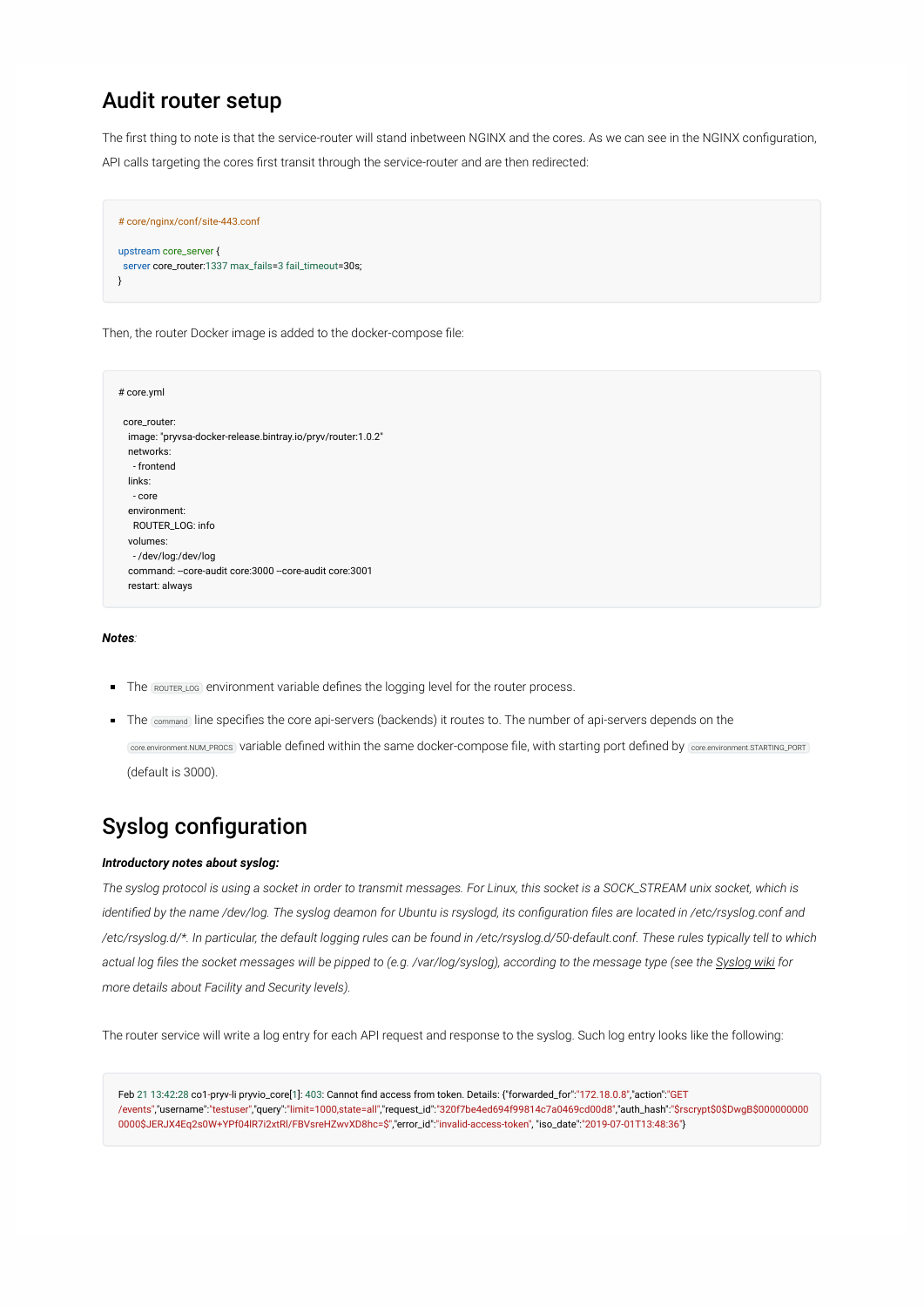By default, all these logs will be written to one file (i.e. /var/log/syslog). Thus said, it would be more convenient to have a specific folder for these audit logs and to organize them in separate files. As described below, this can be done by putting in place a template within the rsyslog configuration.

### <span id="page-2-0"></span>Logs organization

The following rsyslog configuration snippet allows to organize the audit logs per username.

In other words, the username, extracted from the log message, will be used as log folder name, so one log folder will be created per username.

```
# /etc/rsyslog.d/pryv-router.rsyslog.conf
$template myfile,"/var/log/pryv/audit/%programname%/%$.username%/audit.log"
if ($programname == "pryvio_core") then {
 set $.username = replace(re_extract($msg,
   "\"(username)\":\"([^\"]+)\"", 0, 2,
  "no_username"),
   "/", "%2F");
 action(type="omfile" dynaFile="myfile" FileCreateMode="0755" DirCreateMode="0755")
stop
}
```
Here is a step-by-step explanation of this configuration:

- Define the name of the log files, in this case logs will be in /var/log/pryv/audit/pryvio\_core/\${USERNAME}/audit.log
- Only consider pryvio\_core logs by checking the program name
- Extract the username from log messages, set it to "no\_username" if the regex does not match
- **Encode "/" special char to avoid creating subfolders**
- Define the action, write to a file in this case (with read permission for other processes)
- **Prevent (stop) default writing to syslog (optional)**

Once the new configuration is in place, the rsyslog service can be restarted by running sudo service rsyslog restart . Additionally, the command rsyslogd -N1 | is useful to check if the new rsyslog configuration is valid.

### Logs rotation

In order to ease administration of large numbers of logs, logs rotation can be configured with a tool like logrotate.

Here is an example of a logrotate configuration for service-router logs:

```
# /etc/logrotate.d/pryv-router.logrotate.conf
/var/log/pryv/audit/pryvio_core/*/*.log {
 rotate 12
  monthly
  missingok
  notifempty
}
```
Logrotate allows automatic rotation, compression, removal, and mailing of log files. Each log file may be handled daily, weekly, monthly, or when it grows too large. Please see the **logrotate manpage** for a list of all available options.